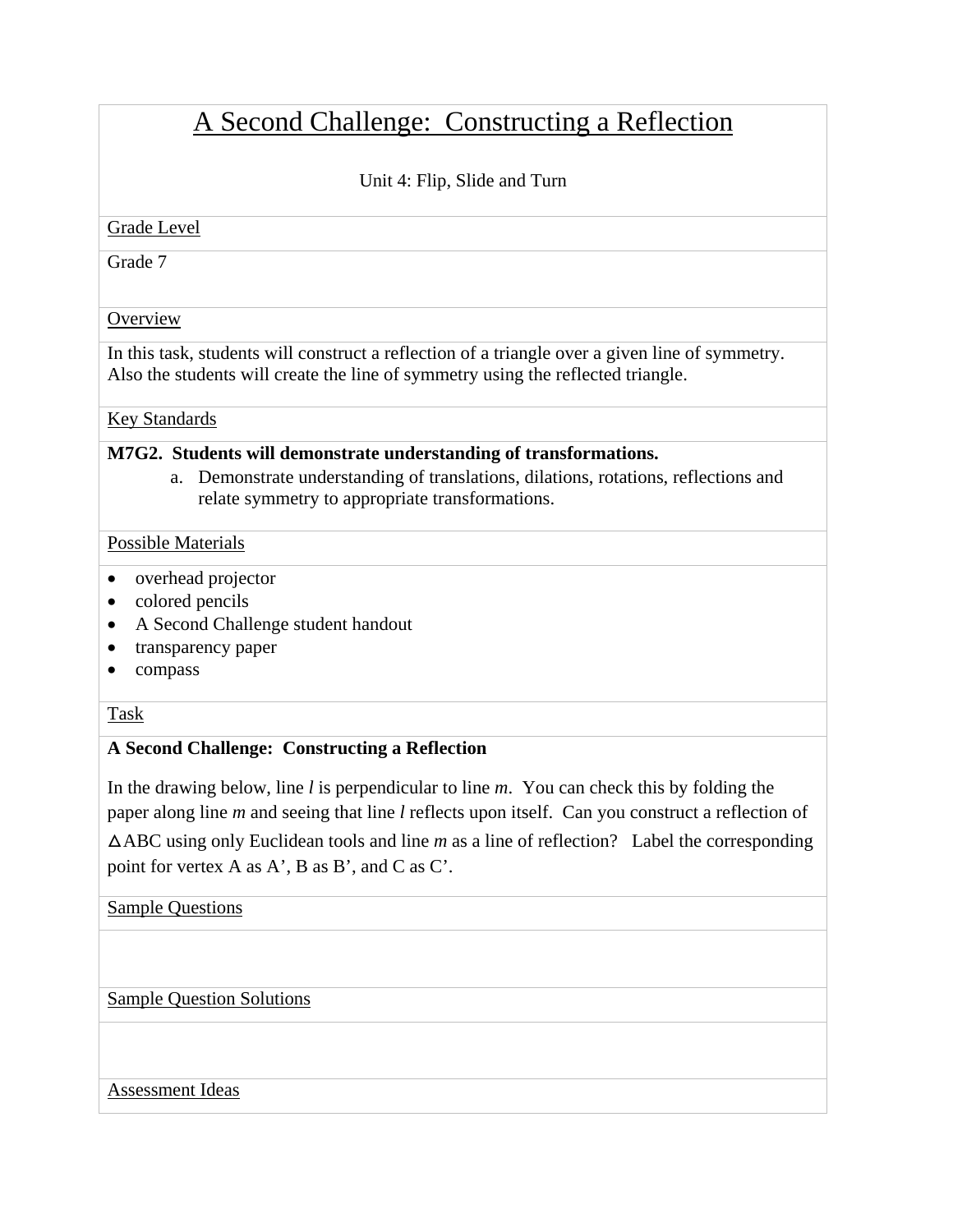*For this construction, students may want to work with a partner or in small groups, discussing strategies and recording the steps that they used. Up to this point, students have only been exposed to copying line segments and constructing circles, therefore students should be able to construct the reflection by copying segments. In the eighth grade, students will learn that this construction uses the theorem of Side‐Side‐Side congruence.* 

*Students should develop the notion that all constructions in this task are based upon the* construction of congruent circles. Since a circle is defined as the set of all points in a plane that are *the same distance (called the radius) from a given point, the process of copying a segment is* simply copying a radius to a new point. Students are instructed to use circles, rather than arcs, to *help them justify what segments are congruent by associating them with the radii of congruent circles. It may be helpful to have students use colored pencils in their construction, using a different colored pencil for each different radius that they use. This will assist them in recognizing congruent segments.* 

*In their construction, students may choose to first find the reflection of point A by constructing a* circle with radius AP, or alternatively find the reflection of point B using radius PB. After finding *the point of reflection, they can copy AB to the new point of reflection. (Instead, they could* reflect both A and B and then find C by drawing a circle with radius PC and then determining C' by *constructing either A'C' or B'C'.) The construction can be completed by constructing two remaining circles with radii BC and AC on the endpoints of the reflection of AB .*

*In the student explanations, it is critical that students recognize that the original point and its image (or the point created by the reflection) are equidistant from the line of reflection. They* should also make the logical connection that this distance can be described by the radius of a circle *centered at point P. The two follow up questions are designed to have students think again about the distance and the definition of congruence. Students should verify that their triangle is congruent by folding the paper along the reflection line and identifying all three corresponding sides and all three corresponding angles as congruent. During discussions teachers may want to* lead the students to notice that one way to copy a triangle is to copy each side. This concept of *congruence is important for later exercises.* 

*The final question asks students to explore their construction. Teachers may want to provide copies of an accurate reflection construction for those who have challenges with fine motor skills and to ensure that they can make correct observations. Putting this on a transparency will allow* the student to place the accurate construction on top of their own to help with the student's self*assessment. On the final question students should observe that all circles constructed will* intersect twice with the line of reflection. Why? If those points of intersection are connected with *the centers of the circles they form congruent radii and congruent triangles (using line m, the radii, and the segment contained in the line of reflection. Students can verify this by folding on the reflection line and observing congruent parts. This activity and the accompanying student observations are essential to completing the next activity.*